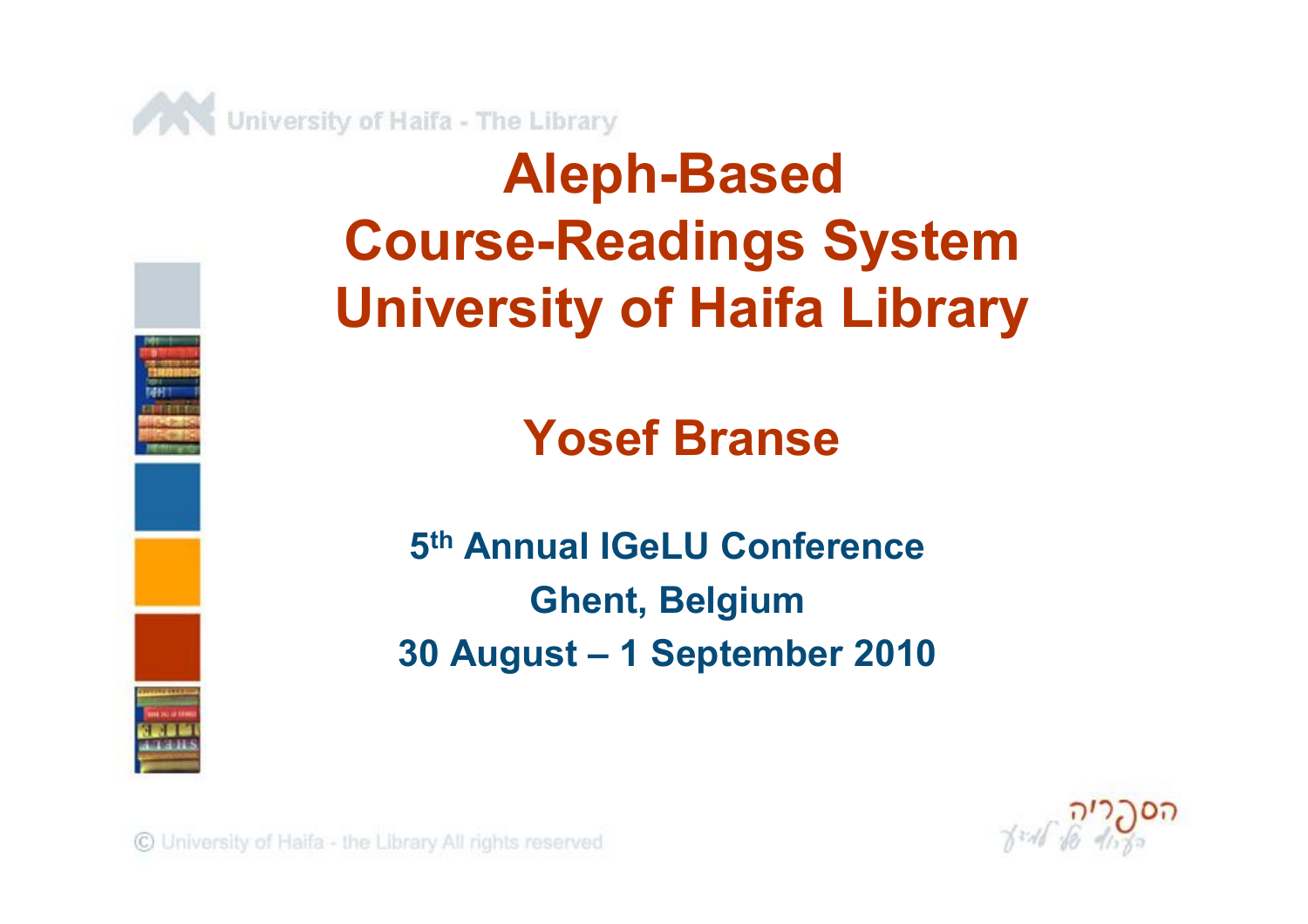

## **"Fair use" considerations**



**□ Access to readings for courses taught** during current academic year, plus additional semester

**□ Students and lecturers see only** material relevant to their own courses ■ 'SUPP' flag in Aleph prevents catalog browsing

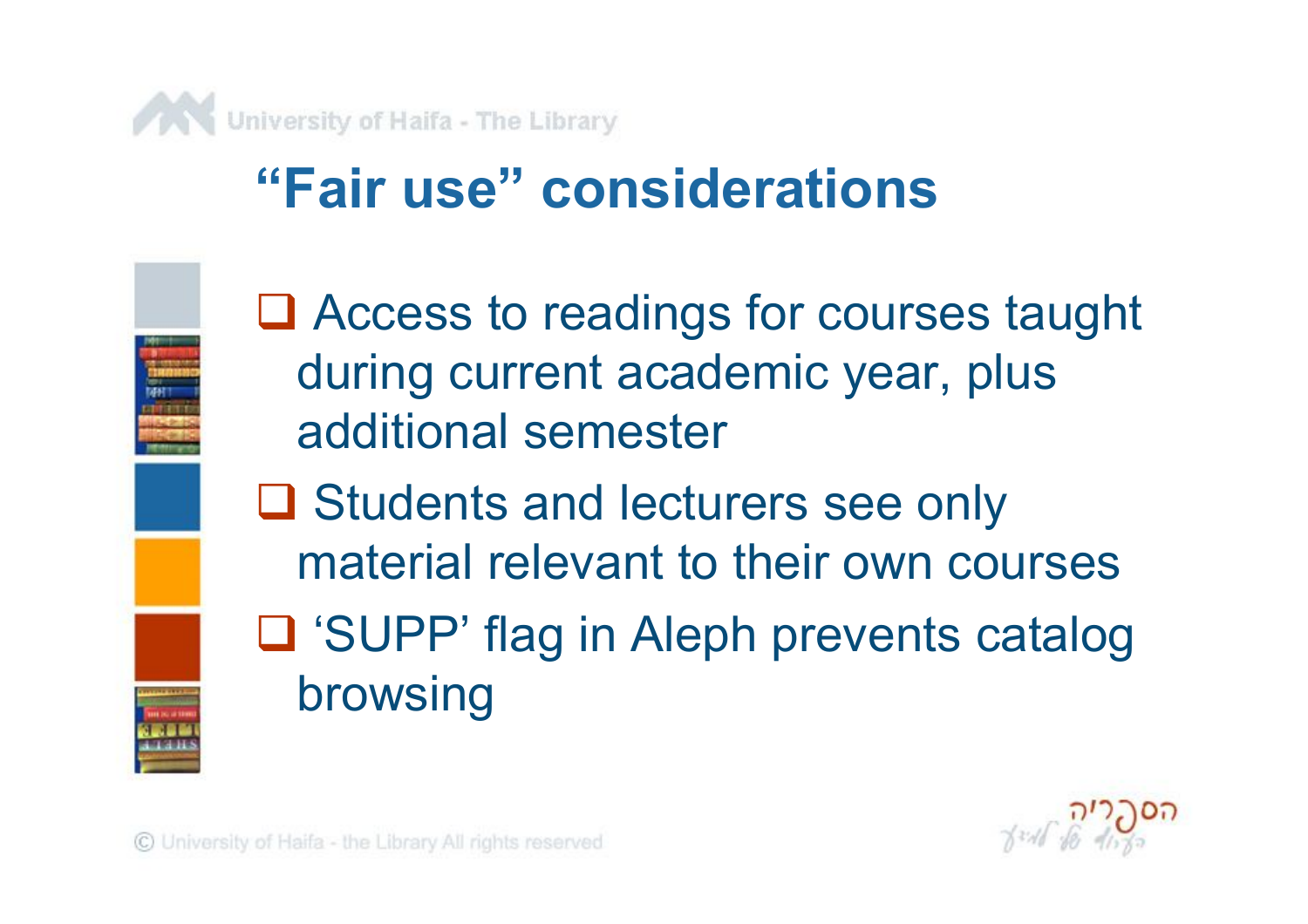

## **Features**



**□ Access via University's Single Sign** On (SSO) service

**□ Cooperation with University's MIS** division in receiving current information regarding courses and

student registration

□ Accessible from online coursemanagement environment

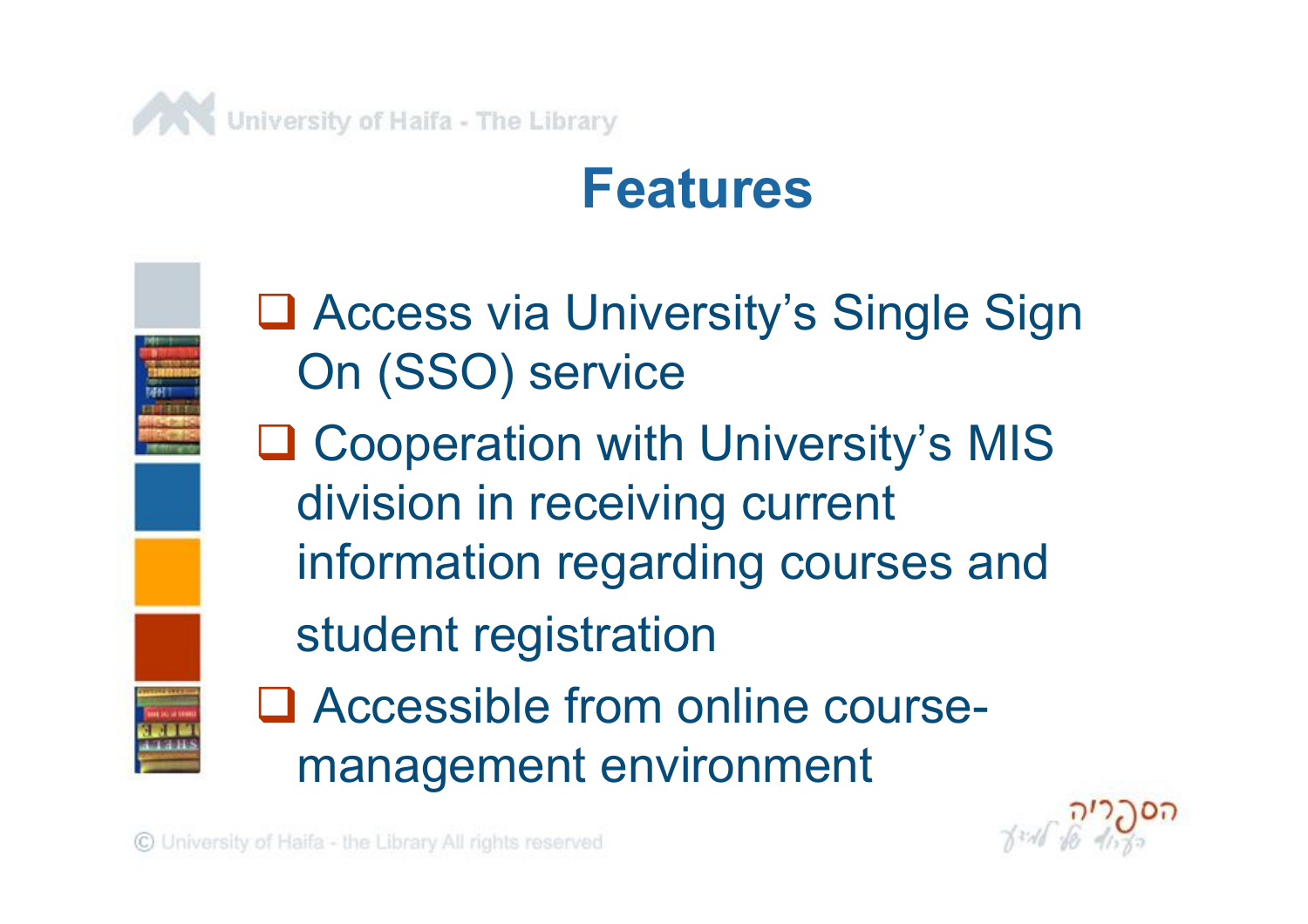

## **Features -2-**



**□ Use of Aleph's course-readings** module (XXX30 library) with local user interface

**□ User interface displays both electronic** offprints and books

■Nearly 100,000 items scanned and available for courses since 1998

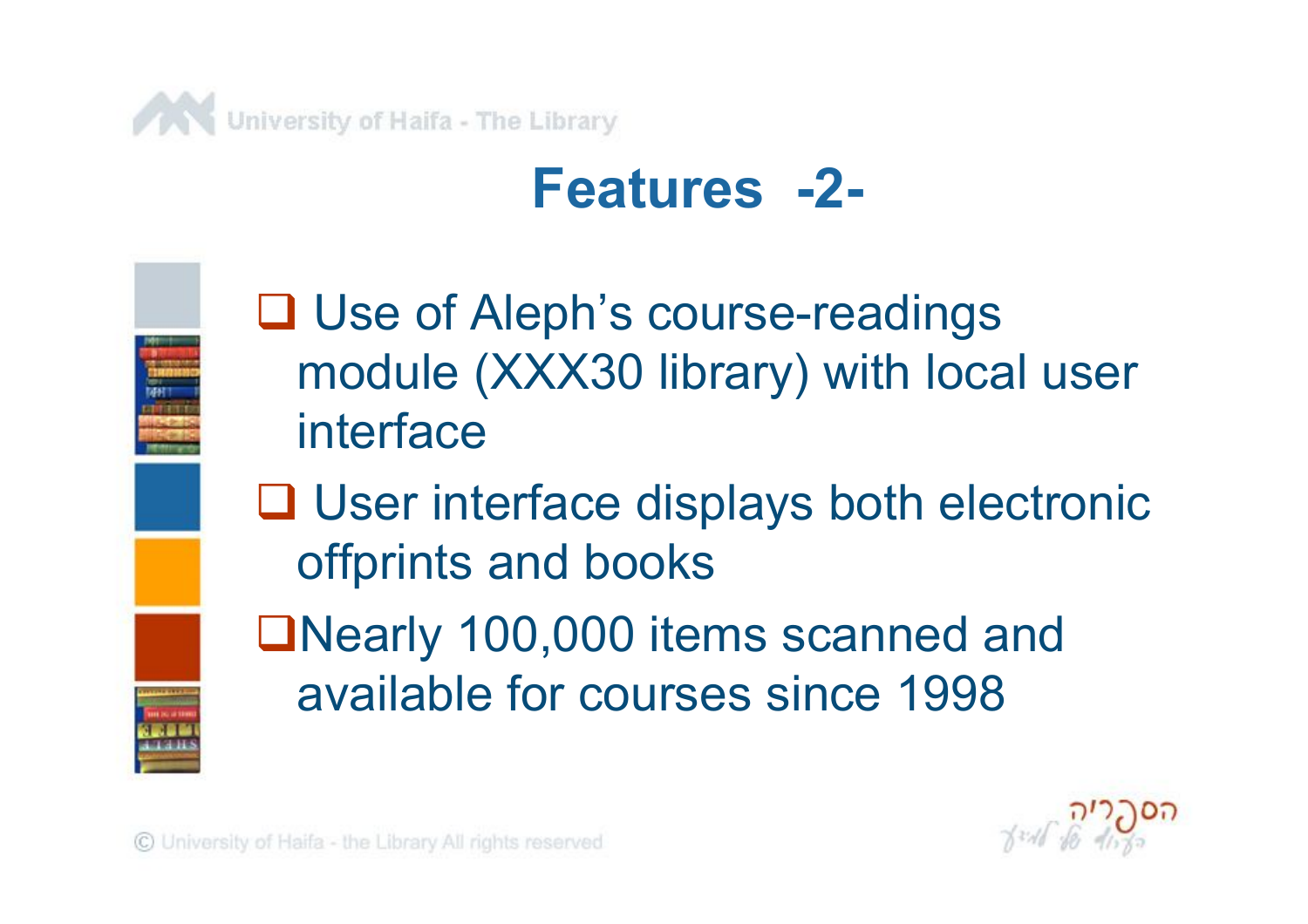

## **Development toolbox**



■Redact Linux – RHEL 4, 5 ■ Apache Web server □ Oracle 10, 11 SQL+, PL/SQL  $\Box$  php – version 5  $\square$  shell programming (csh, bash) **Q** Aleph services

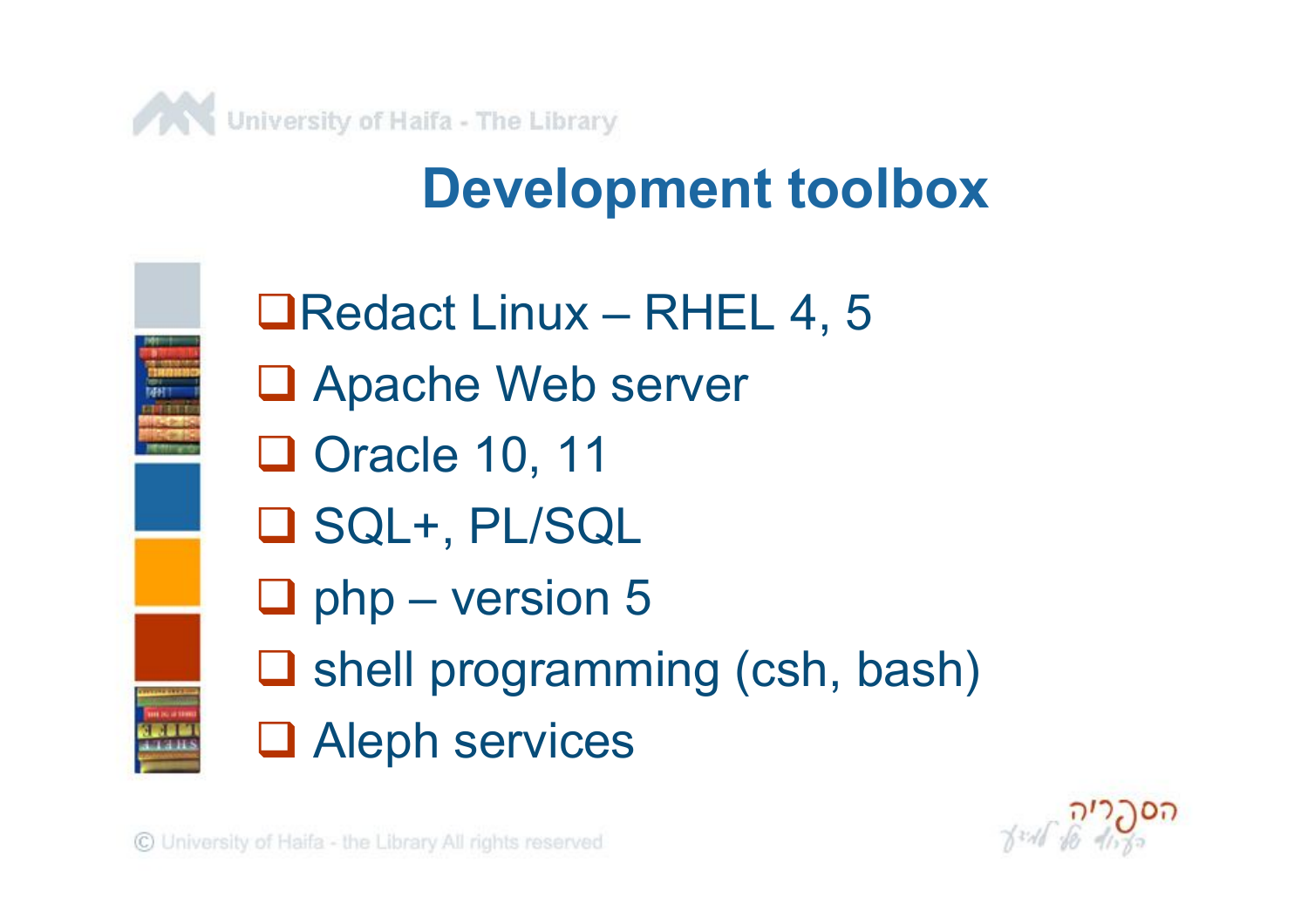## **Processing stages in updating system**

**□ Catalog item in bibliographic library** HAI01, with links to courses in local field 902

**□ Scan printed material as PDF** document, with name identical to system number of Aleph bibliographic record – e.g., 001647538.pdf

□ Update course-readings library HAI30 with pointers to items in HAI01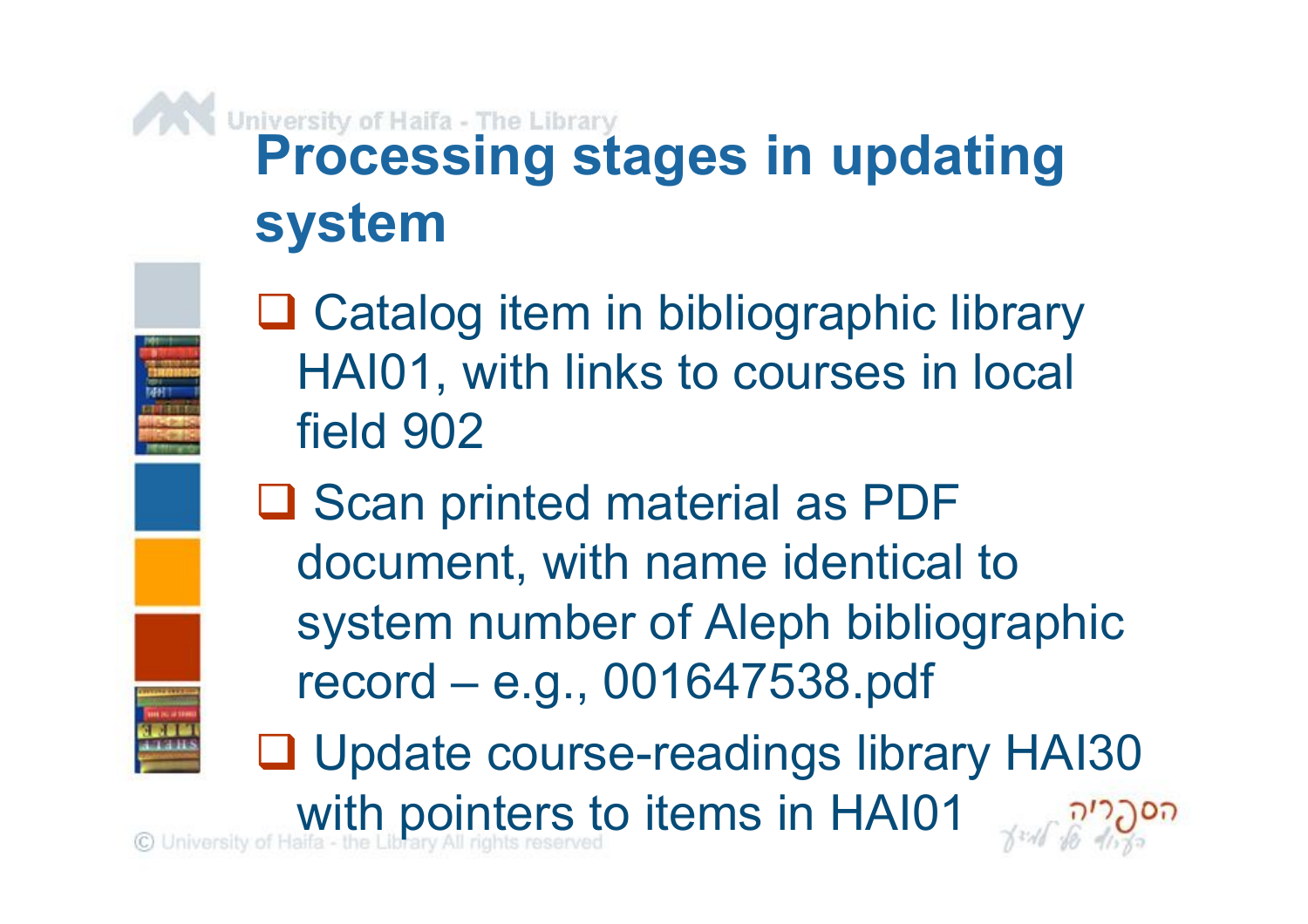## **Processing stages in updating system (2)**

■ Rebuild tables z107 (students' course registration) and z108 (course data) based on current data from MIS

**□ Rebuild mapping between system** numbers and disk location of scanned items



■ Daily run of update procedure via Cshell script in crontab

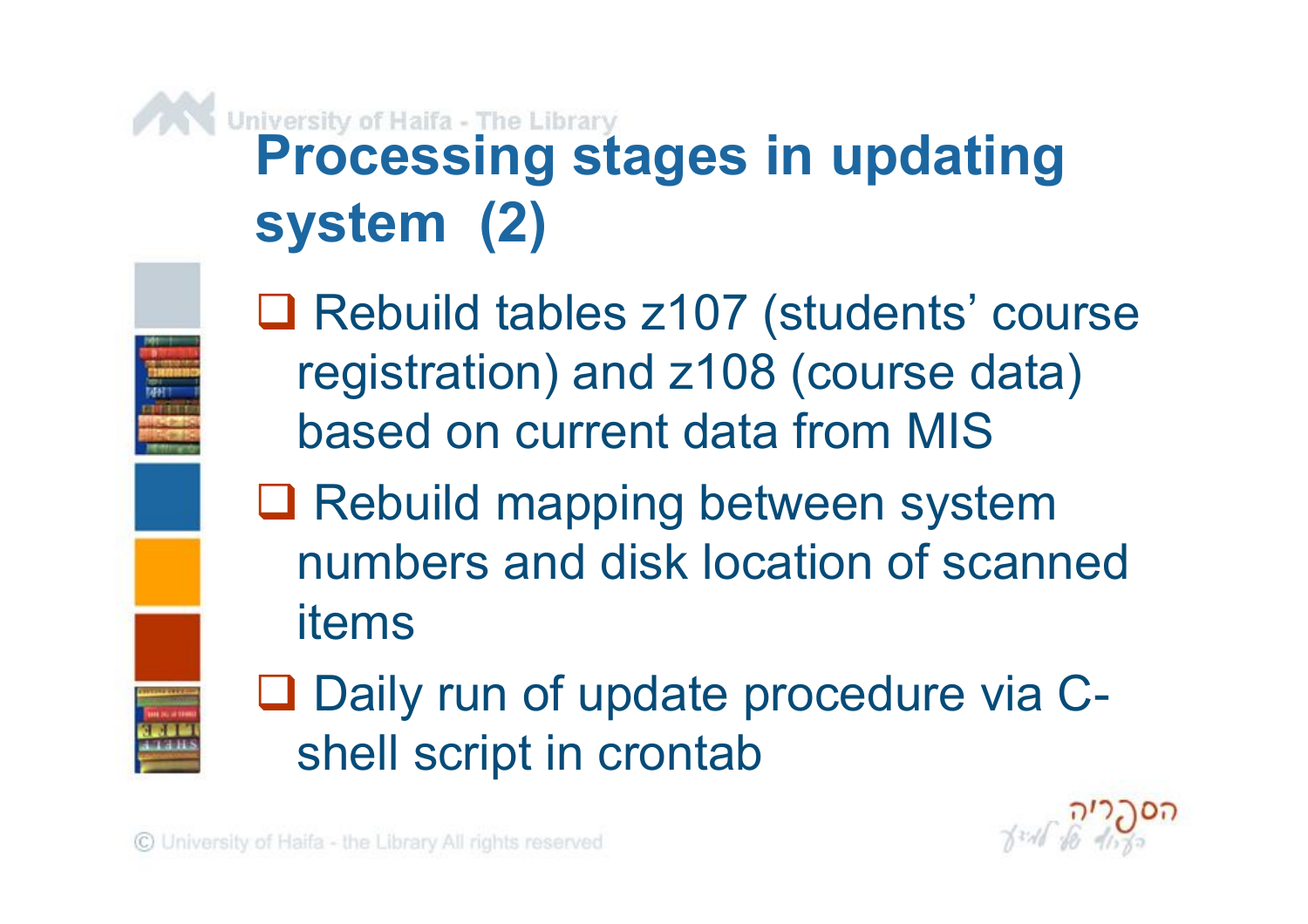

## **Sample catalog entry for offprint**

FMT L CF

- IDR I MAAAnmmAa22AAAAAA44500
- 001 L 001393049
- 005 L 20100701085607.0
- 008 L AAAAAAnAAAAAAAjsAAAAAAAAAAAAAAAAAAAGnqAd

#### **STA L \$\$aSUPPRESSED**

- 0410 L \$\$aeng
- 095 L \$\$alMAGE-1393049
- 1001 L \$\$aSalomon, Gavriel\$\$g^ (offprints)

24510 L \$\$a<<The>> difficult marriage between education and technology\$\$h^ [offprint]\$\$bls the marriage doomed?

592 L \$\$alnstructional psychology, 2006, chapter 12, pp. 209-222 [eds: Verschaffel, Lieven]

7001 L \$\$aBen-Zvi, Dani\$\$g^ (offprints)

בן-צבי, דן [למידה, הוראה והדרכה] - למידה בסביבה עתירת טכנולוגיה: סוגיות H \$\$a 902 H וגישות - 2010.1.01-2010

999 L \$\$aOFFPRINT





C Univers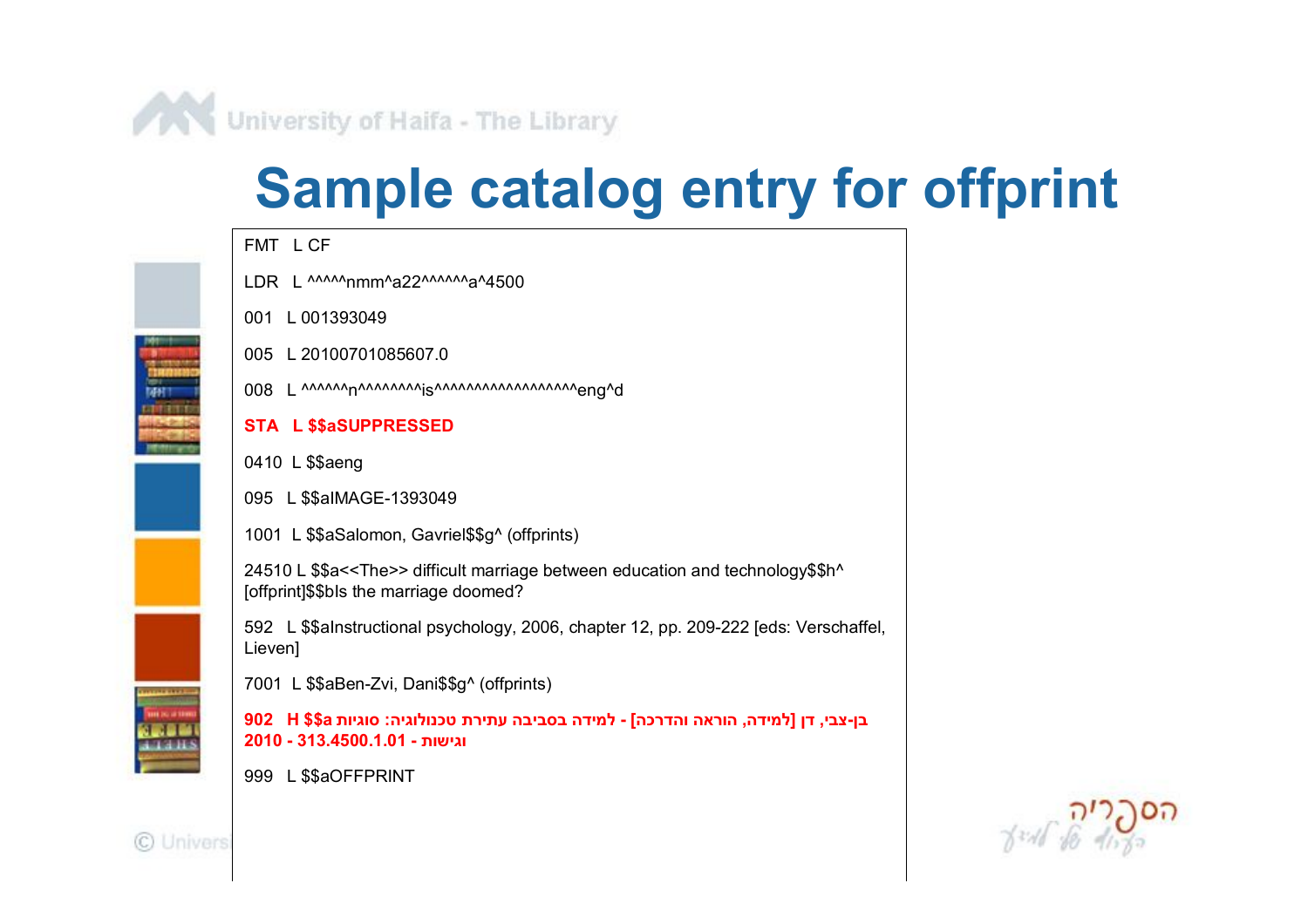# **Flow of data from sources to Aleph tables**



C University of Haifa - the Library All rights reserved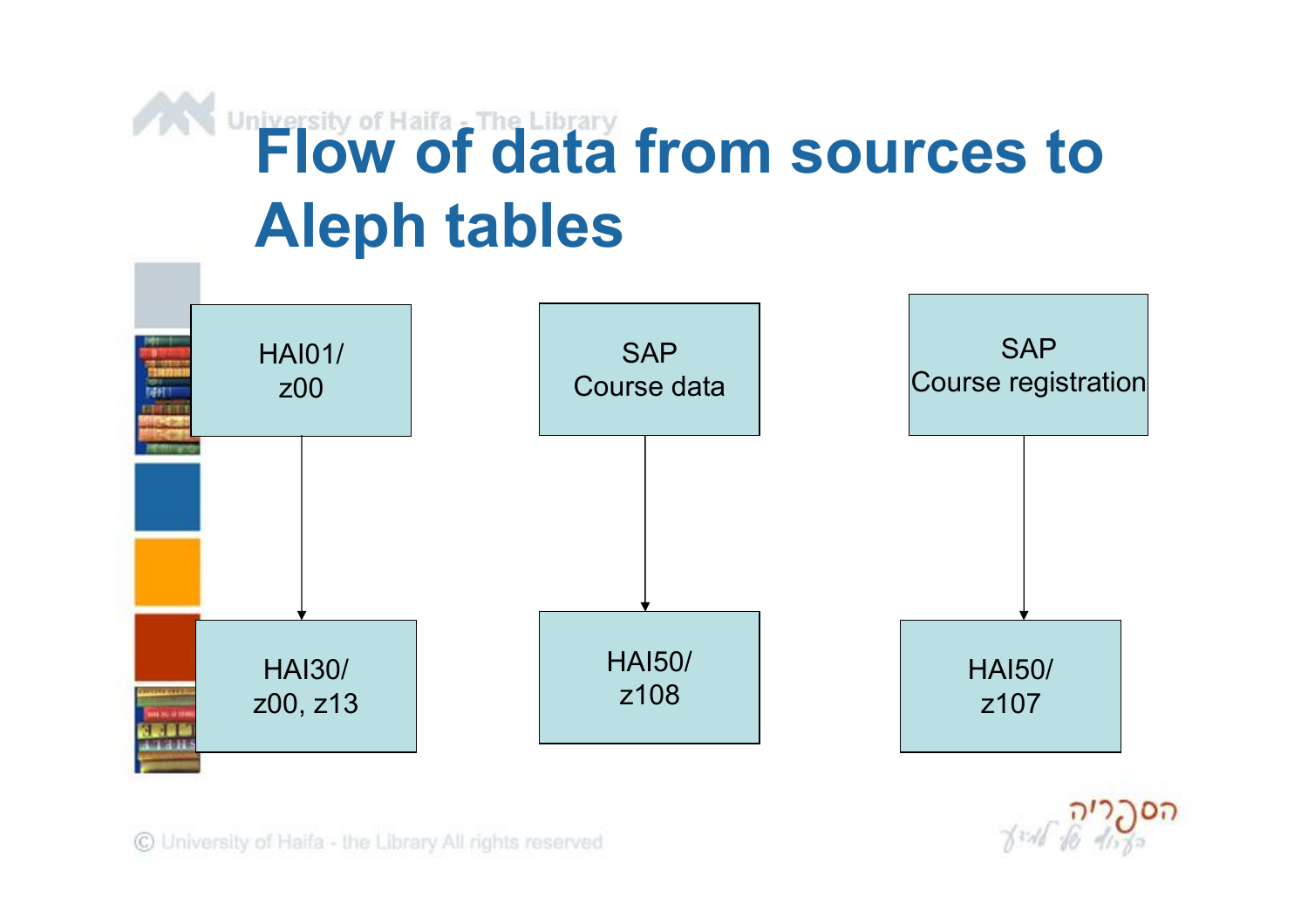

## **User interface**



■ Authentication via University's SSO system

**□** Display of user's courses

**Q** Display of associated items after selection of course

■ Display of PDF file (for offprints) or bibliographic data from catalog (books)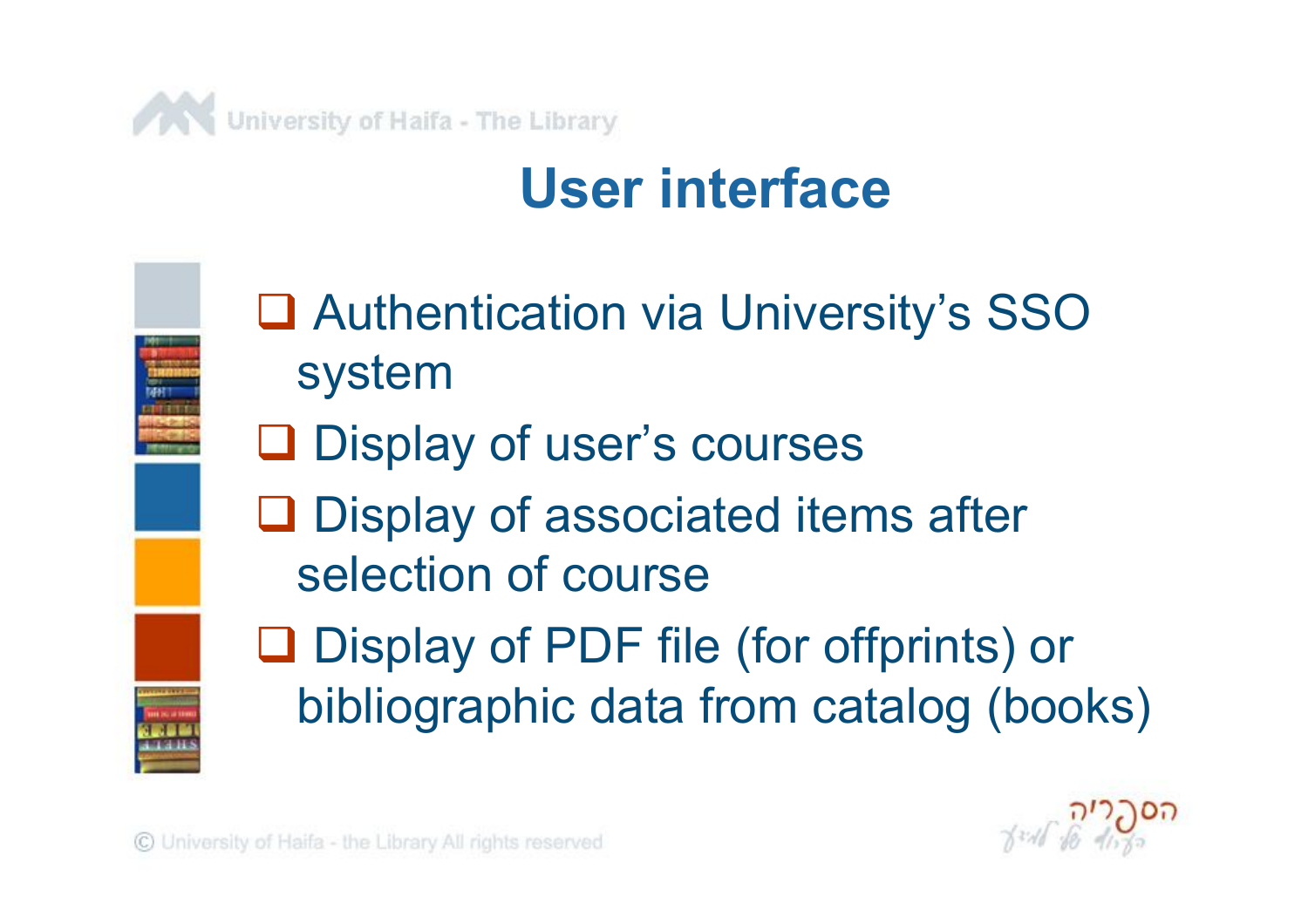| SSO Login - Mozilla Firefox                   |                                                                         |                                                       |                                                                             | $\  \Box \  \times$                  |  |  |
|-----------------------------------------------|-------------------------------------------------------------------------|-------------------------------------------------------|-----------------------------------------------------------------------------|--------------------------------------|--|--|
| File Edit View History Bookmarks Tools Help   |                                                                         |                                                       |                                                                             |                                      |  |  |
|                                               | M Gmail - Inbox (77) <b>19   Quick Links</b> - Ex Lib <b>19   Quick</b> | http://lipages.htm                                    | REGER, M.: Lieder <b>2014</b> Quick Links - Ex Lib<br><b>SSO Login</b><br>٦ | $\mathbf{z}$<br>$\frac{1}{2} \sigma$ |  |  |
|                                               |                                                                         | מסך הזדהות ראשי Single Sign On                        | אוניברסיטת חיפה<br>University of Haifa                                      |                                      |  |  |
|                                               | <u>אודות</u>                                                            | שינוי סיסמה<br><u>תמיכה</u><br><b>Change Password</b> | איפוס סיסמה<br>Reset your Password                                          |                                      |  |  |
|                                               | About<br>Please log In                                                  | Support                                               |                                                                             |                                      |  |  |
|                                               |                                                                         |                                                       |                                                                             |                                      |  |  |
|                                               | Please Enter your detail                                                |                                                       | נא להקיש פרטי משתמש                                                         |                                      |  |  |
|                                               |                                                                         |                                                       | מספר תז (9 ספרות):                                                          |                                      |  |  |
|                                               | ID Number (9 Digits):                                                   | 011205887                                             |                                                                             |                                      |  |  |
|                                               | Password                                                                |                                                       | סיסמה:                                                                      |                                      |  |  |
| סיסמתך הראשונית היא מספר תעודת זהות (9 ספרות) |                                                                         |                                                       |                                                                             |                                      |  |  |
|                                               | Your initial password is your ID Number (9 digits)                      |                                                       |                                                                             |                                      |  |  |
|                                               | נקה   Clear                                                             |                                                       | כניסה   Enter                                                               |                                      |  |  |
|                                               |                                                                         |                                                       |                                                                             |                                      |  |  |
|                                               |                                                                         |                                                       |                                                                             |                                      |  |  |
|                                               |                                                                         |                                                       |                                                                             |                                      |  |  |
|                                               |                                                                         |                                                       |                                                                             |                                      |  |  |
|                                               |                                                                         |                                                       |                                                                             |                                      |  |  |
|                                               |                                                                         |                                                       |                                                                             |                                      |  |  |
|                                               |                                                                         |                                                       |                                                                             |                                      |  |  |
|                                               |                                                                         |                                                       |                                                                             |                                      |  |  |

 $\left|\frac{\Delta}{\Delta t}\right|$  LE $\left| \frac{\Delta}{\Delta t} \right|$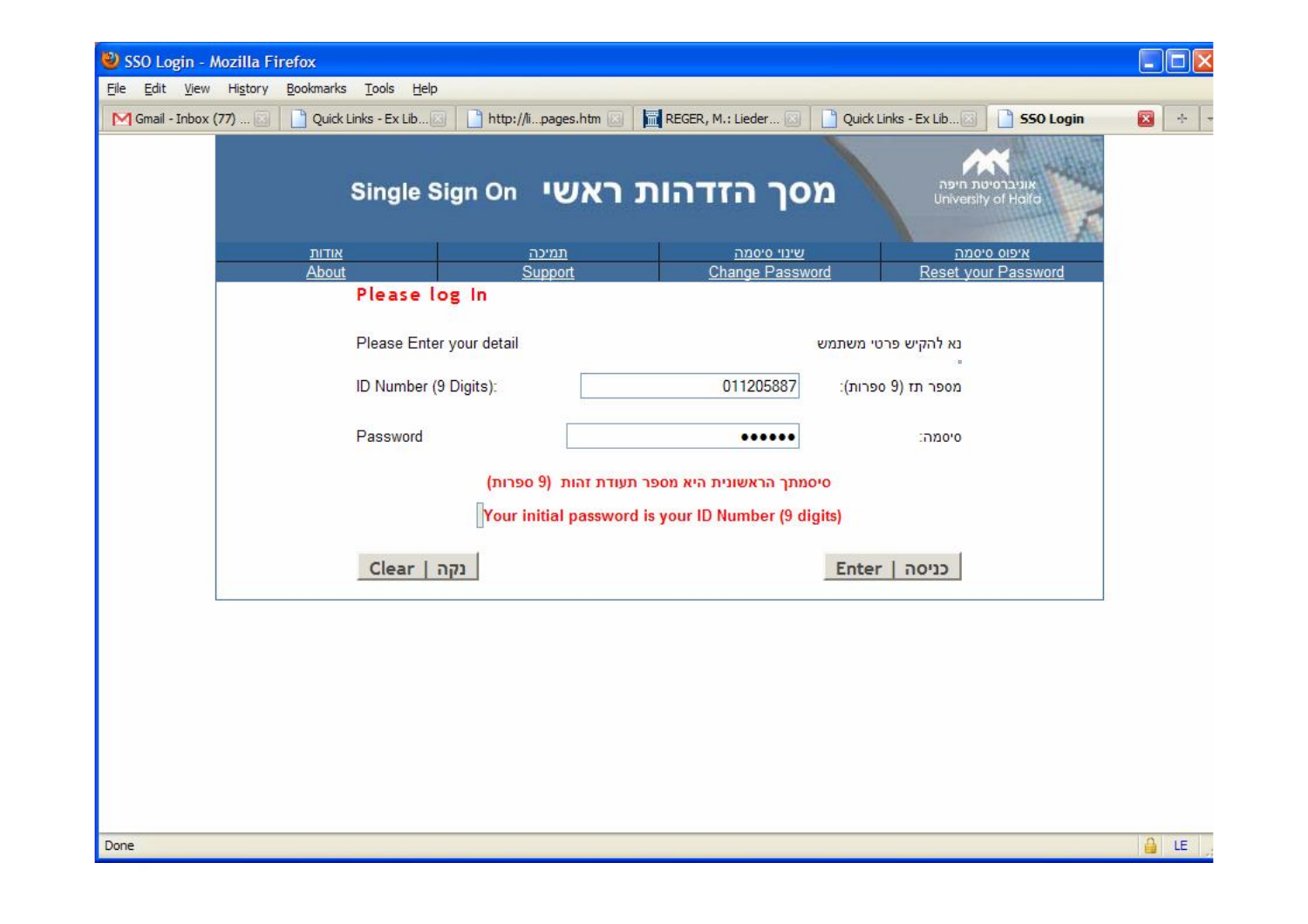|                                    |                                                                                                             | http://aleph.haifa.ac.il/www/staff/yb/igelu_samples/student_courses_eng.htm | $\frac{1}{2}$<br><b>O</b> Bing<br>$\vert x \vert$    |               |      |
|------------------------------------|-------------------------------------------------------------------------------------------------------------|-----------------------------------------------------------------------------|------------------------------------------------------|---------------|------|
| x                                  |                                                                                                             | Starts with V Highlight<br>$\checkmark$                                     |                                                      |               |      |
| $\circledcirc$<br>$\bullet$ .<br>x |                                                                                                             |                                                                             |                                                      |               |      |
| <b>Favorites</b>                   | 88 - Course readings - table of co                                                                          | Course readings - table o X                                                 |                                                      |               |      |
|                                    |                                                                                                             |                                                                             |                                                      |               |      |
|                                    |                                                                                                             |                                                                             | <b>Course list for user:</b><br>ID 021655618         |               |      |
|                                    | Click on the name of a course to see the assigned items.<br>Click on 'Title' or 'Author' for a sorted list. |                                                                             |                                                      |               |      |
| <b>Department</b>                  | Lecturer                                                                                                    | <b>Number of</b><br>items                                                   | <b>Course name</b>                                   | Course number | Year |
| Sociology<br>and<br>Anthropology   | Bernstein, Karl                                                                                             |                                                                             | 48 Anthropology of Memory - Trauma and Commemoration | 204.3155.1.01 | 201  |
| Human<br>Services                  | Berger, Leonard                                                                                             |                                                                             | 45 The Corporate Story                               | 289.3270.1.01 | 201  |
| Human<br><b>Services</b>           | Vaknin, Hila                                                                                                |                                                                             | 26 Practical Management Techniques                   | 289.3219.2.01 | 201  |
| Sociology<br>and<br>Anthropology   | Al-Hajj, Mustafa                                                                                            |                                                                             | 96 The Social Structure of Israel                    | 204.3003.1.01 | 201  |
| Sociology<br>and<br>Anthropology   | Al-Hajj, Mustafa                                                                                            |                                                                             | 96 The Social Structure of Israel                    | 204.3003.1.01 | 2011 |
| Sociology                          | Goldberg, Vladimir                                                                                          |                                                                             | 0 Research Methods                                   | 204.3003.1.03 | 201( |
| and<br>Anthropology                |                                                                                                             |                                                                             |                                                      |               |      |
|                                    |                                                                                                             |                                                                             | x Exit system                                        |               |      |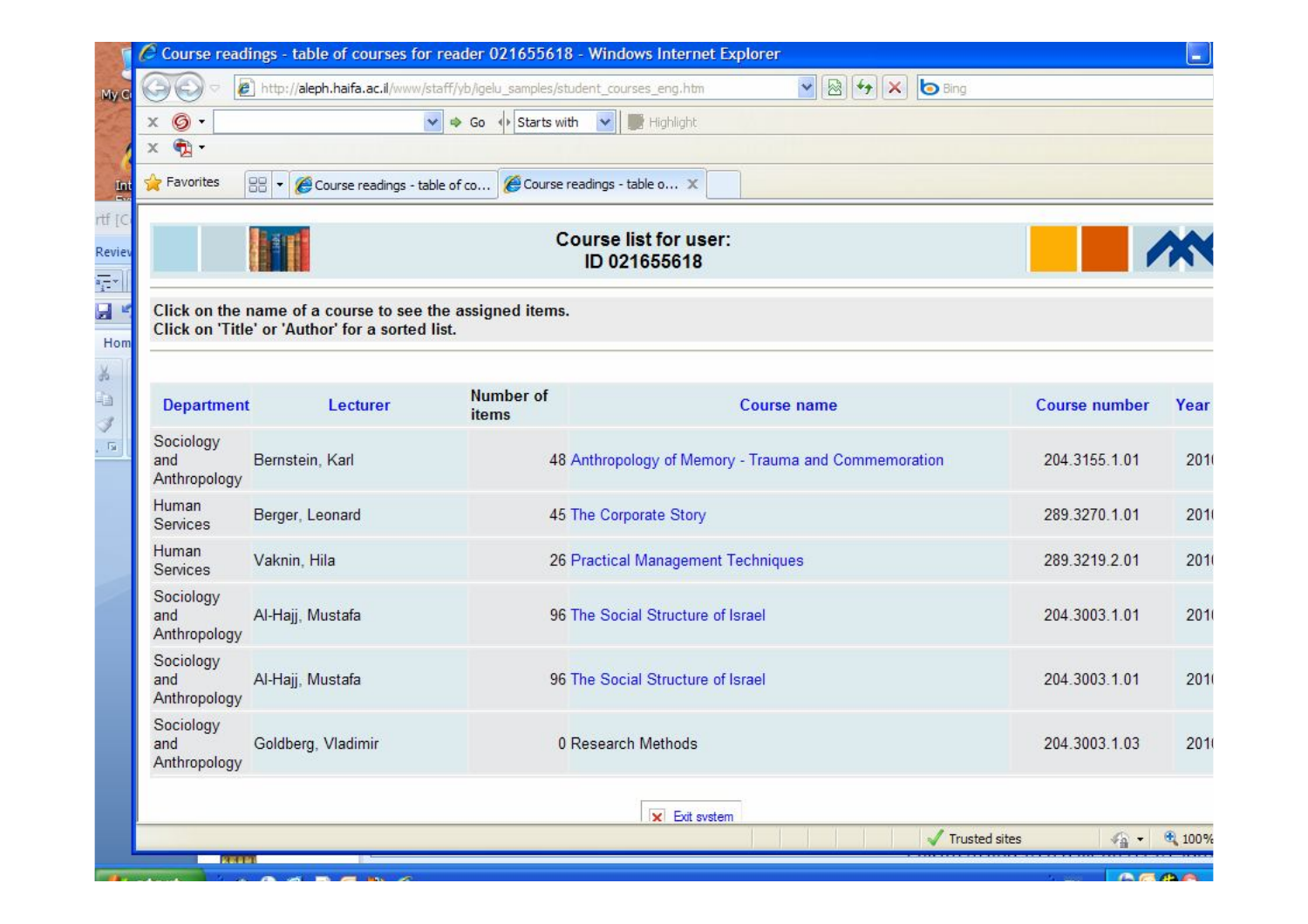| Course readings - tadpisim for course 2010-702.2120.1.01 - Mozilla Firefox                                              |                                               |                 |  |  |  |  |  |  |
|-------------------------------------------------------------------------------------------------------------------------|-----------------------------------------------|-----------------|--|--|--|--|--|--|
| Edit View History Bookmarks Tools Help<br>Eile                                                                          |                                               |                 |  |  |  |  |  |  |
| http://lipages.htm   REGER, M.: Lieder<br>M Gmail - Inbox (77)<br>Quick Links - Ex Li                                   | Quick Links - Ex Li<br>Course readings -<br>H | Course rea<br>÷ |  |  |  |  |  |  |
| Items assigned to course:<br><b>Social Gaps in Israel</b><br>Lecturer: Uzi Jacuzzi<br>Course number: 2010-702.2120.1.01 |                                               |                 |  |  |  |  |  |  |
| Click on the title to view the offprint, in PDF format.<br>Click on 'Author' or 'Title' for a sorted list.              |                                               |                 |  |  |  |  |  |  |
| <b>Title</b>                                                                                                            | <b>Author</b>                                 | Full record     |  |  |  |  |  |  |
| <b>Offprints</b>                                                                                                        |                                               |                 |  |  |  |  |  |  |
| The making of modern Zionism -- chapter 12                                                                              | Avineri, Shlomo                               | 001369019       |  |  |  |  |  |  |
| The making of modern Zionism -- chapter 15                                                                              | Avineri, Shlomo                               | Ë<br>001369017  |  |  |  |  |  |  |
| The making of modern Zionism -- chapter 16                                                                              | Avineri, Shlomo                               | 置<br>001424258  |  |  |  |  |  |  |
| The making of modern Zionism -- chapter 9                                                                               | Avineri, Shlomo                               | 置<br>001092448  |  |  |  |  |  |  |
| Israel - a history -- chapter fifteen                                                                                   | Gilbert, Martin, 1936-                        | E<br>001510342  |  |  |  |  |  |  |
| Israel - a history -- chapter sixteen                                                                                   | Gilbert, Martin, 1936-                        | Ë<br>001510343  |  |  |  |  |  |  |
| Israel - a history -- chapter thirty                                                                                    | Gilbert, Martin, 1936-                        | 001510349       |  |  |  |  |  |  |
| Israel - a history -- chapter twenty-five                                                                               | Gilbert, Martin, 1936-                        | 001510346       |  |  |  |  |  |  |
| Israel - a history -- chapter twenty-four<br>Done                                                                       | Gilbert, Martin, 1936-                        | 001510345<br>LE |  |  |  |  |  |  |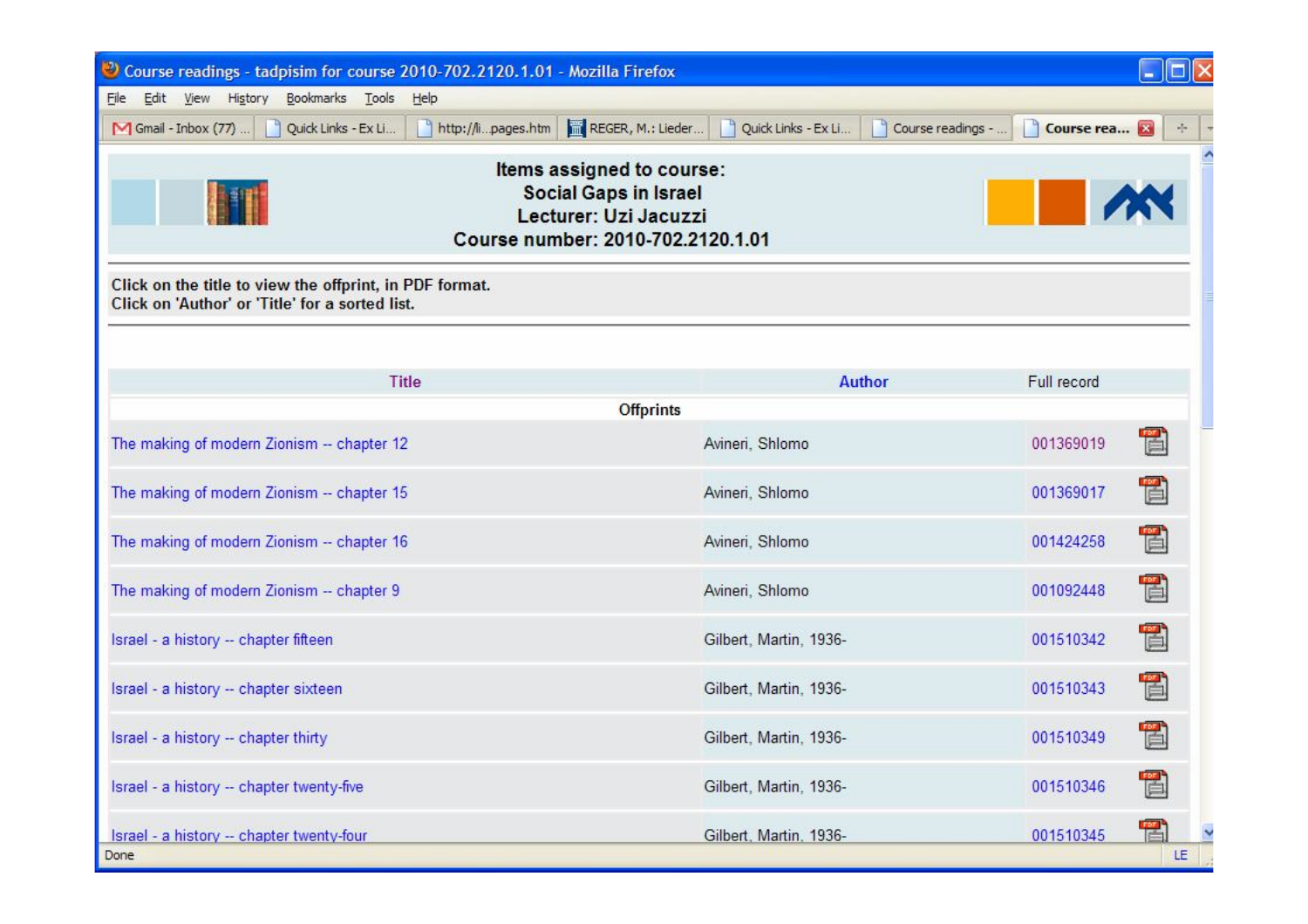



## **Staff interface**

Online form provides clear display of :

- all courses for lecturer or student

- details regarding specific course (name, number, lecturer, registration, items assigned)

- all courses to which a specific item is assigned

#### Option for manually adding lecturer/student to course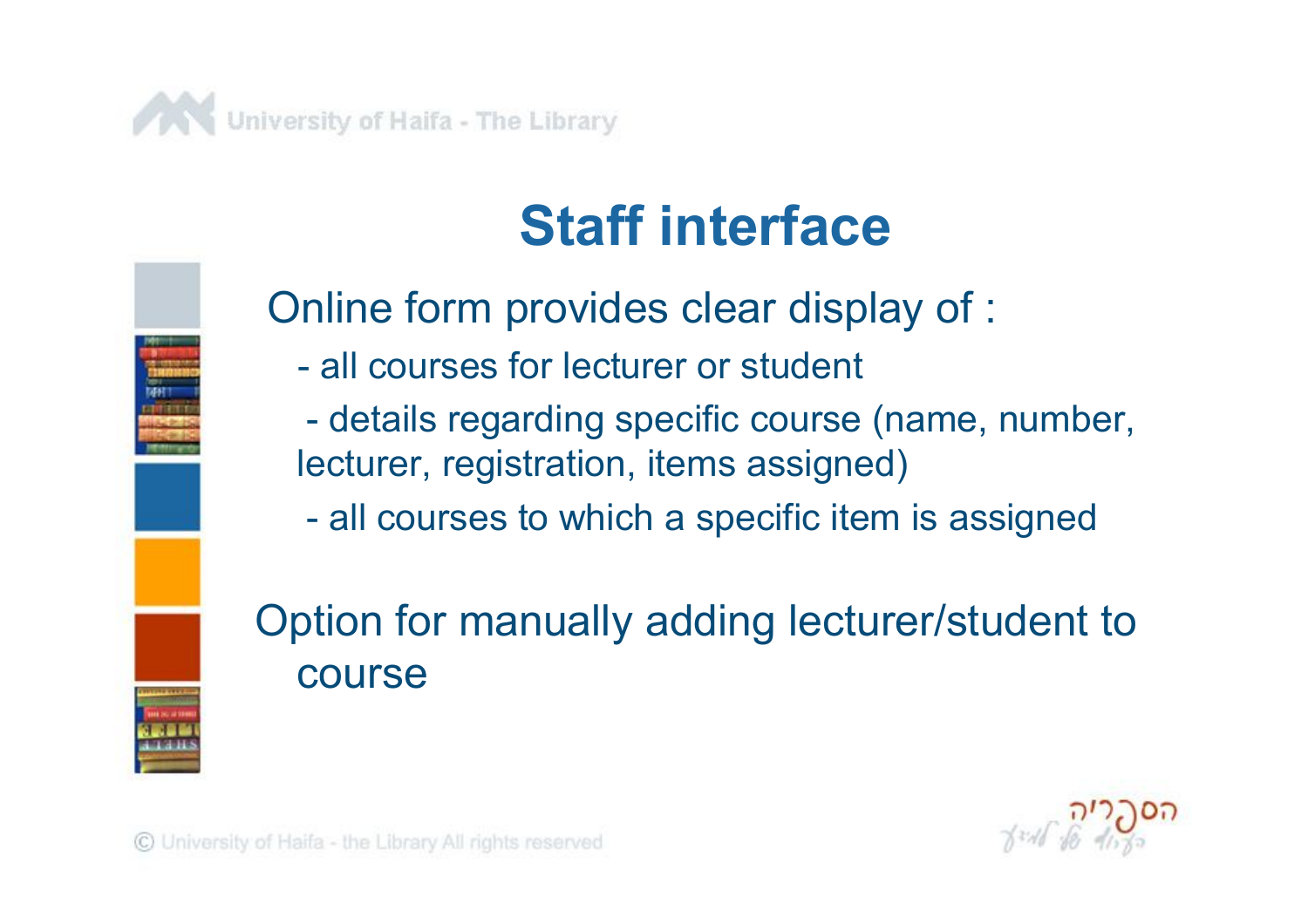

## **Statistics**



#### For each item accessed, the system stores data on the transaction:

- **F** reader's ID number
- reader type (student, lecturer, etc.)
- course number
- lecturer's ID number
- Aleph system number
- timestamp
- **IP** of client station

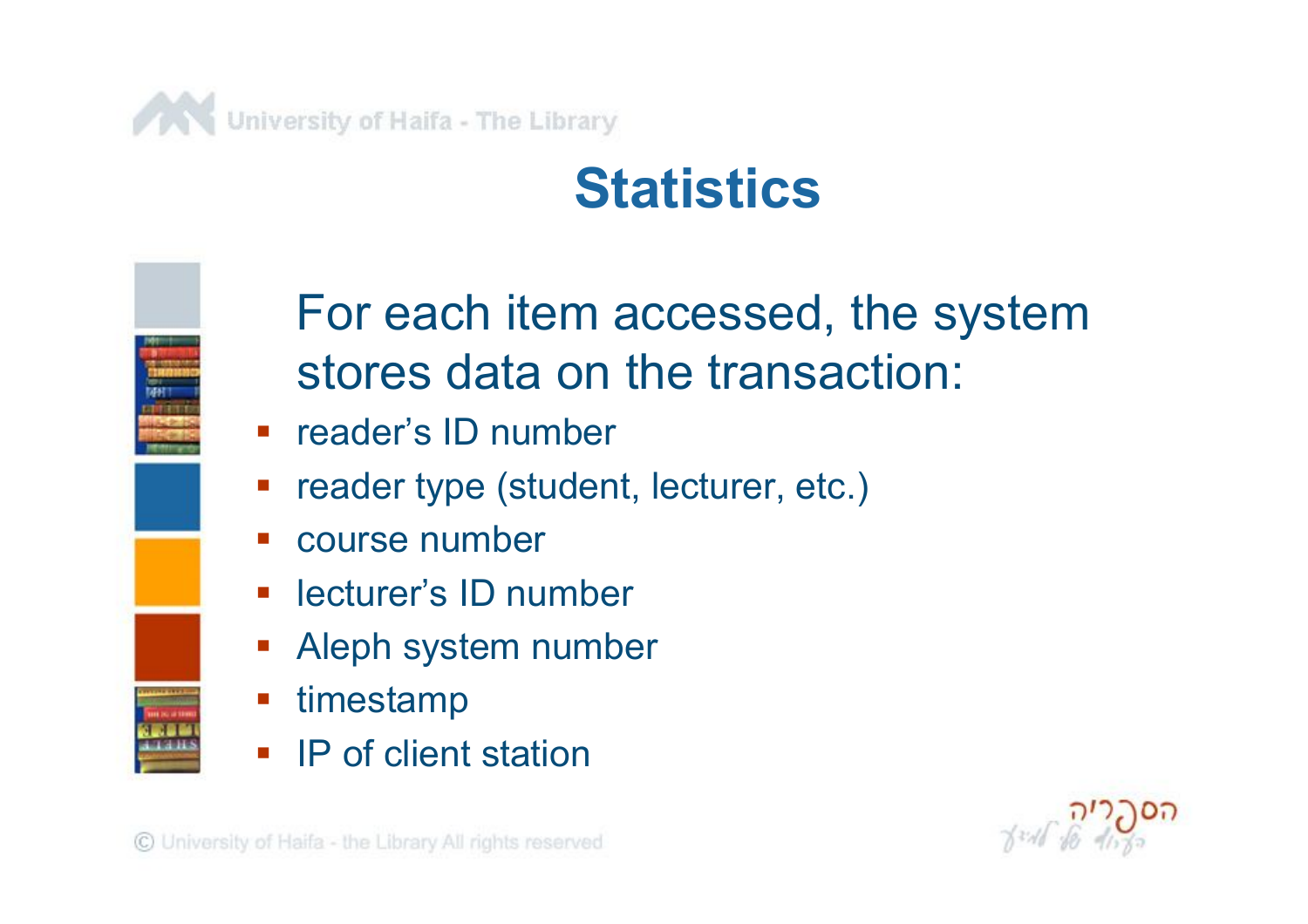

## **Usage – 2007-2010**



- □ 1067 lecturers
- □ 4047 courses
- **□ 40,556 digital offprints**
- **□ 19,270 users (students and lecturers)**
- nearly 2,000,000 requests
- **□ Over 20% of document requests** outside Library hours

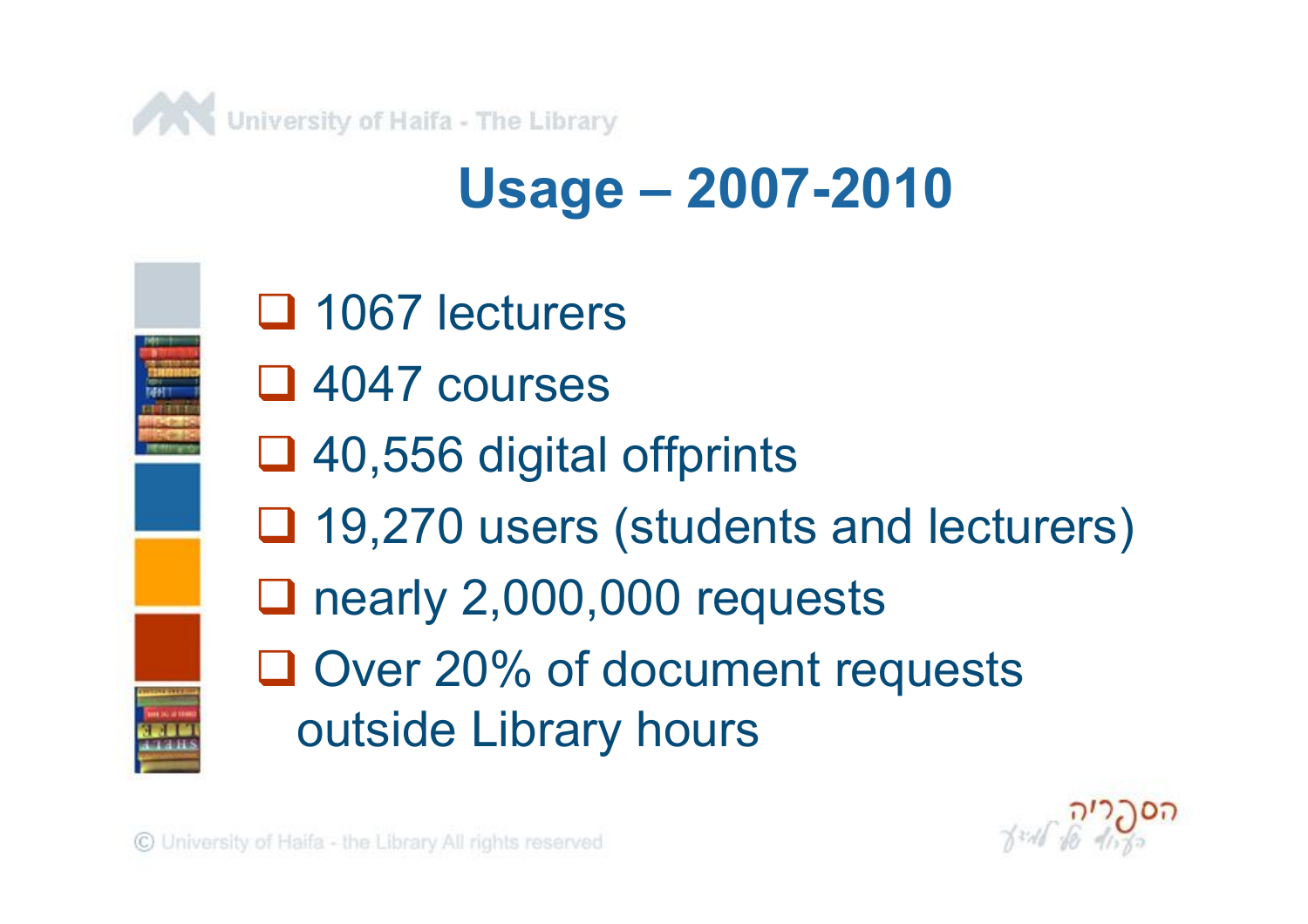

## **Work in progress**



 $\Box$  Interface for faculty renewal of items for upcoming academic year □ Automatic notification to lecturer after material has been added to course  $\Box$  Inclusion of additional material types in electronic format

**□ Faculty upload of material, for review** and approval by staff

C University of Haifa - the Library All rights reserved